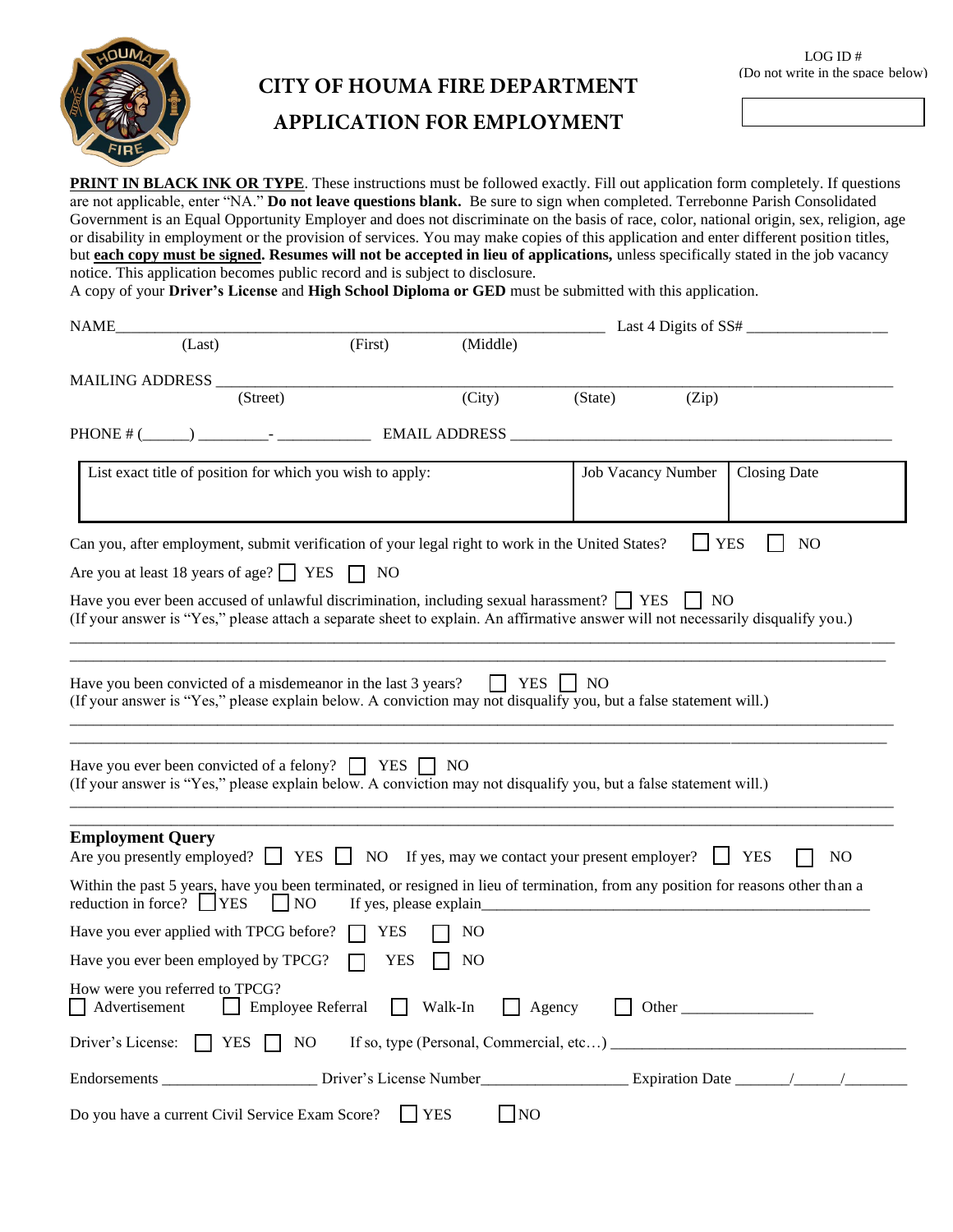#### **EDUCATION**

(**NOTE:** Applicants may be required to provide proof of diploma, degree, transcripts, licenses, certificates and registrations.)

| Indicate Highest Grade Completed: Select Grade               |           |
|--------------------------------------------------------------|-----------|
| Did you graduate from high school or receive GED? $\Box$ YES | $\Box$ NO |

| <b>Type of School</b>               | Name & Location of<br><b>School</b> | <b>Dates</b><br><b>Attended</b> | Date<br><b>Graduated</b> | <b>Expected</b><br><b>Graduation</b><br>Date | Sem/Clock<br><b>Hours</b><br>Completed | Type of<br><b>Diploma</b><br>or Degree | <b>Major/Minor Fields</b><br>of Study |
|-------------------------------------|-------------------------------------|---------------------------------|--------------------------|----------------------------------------------|----------------------------------------|----------------------------------------|---------------------------------------|
| Undergraduate<br><b>Colleges or</b> |                                     |                                 |                          |                                              |                                        |                                        |                                       |
| <b>Universities</b>                 |                                     |                                 |                          |                                              |                                        |                                        |                                       |
|                                     |                                     |                                 |                          |                                              |                                        |                                        |                                       |
| <b>Graduate</b><br><b>Schools</b>   |                                     |                                 |                          |                                              |                                        |                                        |                                       |
|                                     |                                     |                                 |                          |                                              |                                        |                                        |                                       |
| Technical,<br>Vocational, or        |                                     |                                 |                          |                                              |                                        |                                        |                                       |
| <b>Business Schools</b>             |                                     |                                 |                          |                                              |                                        |                                        |                                       |

| Date<br>Received | --<br>ıme<br>. Recc<br>. UW | ، د ،<br>. |
|------------------|-----------------------------|------------|
|------------------|-----------------------------|------------|

#### **Licenses/Certifications**

If a license, certificate, or other authorization is required or related to the position for which you are applying, complete the following:

| LICENSE/CERTIFICATION<br>(P.E., R.N., Attorney, C.P.A., etc.) | Date issued | Date expires | <b>Issued by/Location of issuing</b><br>authority (State or other authority)<br>(City & State) | License No. |
|---------------------------------------------------------------|-------------|--------------|------------------------------------------------------------------------------------------------|-------------|
|                                                               |             |              |                                                                                                |             |
|                                                               |             |              |                                                                                                |             |

**Special Training/Skills/Qualifications**: List all job related training or skills you possess and machines or office equipment you can use, such as heavy equipment, printing or graphics equipment, computer equipment, types of software and hardware. (Attach additional page, if necessary.)

\_\_\_\_\_\_\_\_\_\_\_\_\_\_\_\_\_\_\_\_\_\_\_\_\_\_\_\_\_\_\_\_\_\_\_\_\_\_\_\_\_\_\_\_\_\_\_\_\_\_\_\_\_\_\_\_\_\_\_\_\_\_\_\_\_\_\_\_\_\_\_\_\_\_\_\_\_\_\_\_\_\_\_\_\_\_\_\_\_\_\_\_\_\_\_\_\_\_\_\_\_\_\_\_\_\_\_\_ \_\_\_\_\_\_\_\_\_\_\_\_\_\_\_\_\_\_\_\_\_\_\_\_\_\_\_\_\_\_\_\_\_\_\_\_\_\_\_\_\_\_\_\_\_\_\_\_\_\_\_\_\_\_\_\_\_\_\_\_\_\_\_\_\_\_\_\_\_\_\_\_\_\_\_\_\_\_\_\_\_\_\_\_\_\_\_\_\_\_\_\_\_\_\_\_\_\_\_\_\_\_\_\_\_\_\_\_ \_\_\_\_\_\_\_\_\_\_\_\_\_\_\_\_\_\_\_\_\_\_\_\_\_\_\_\_\_\_\_\_\_\_\_\_\_\_\_\_\_\_\_\_\_\_\_\_\_\_\_\_\_\_\_\_\_\_\_\_\_\_\_\_\_\_\_\_\_\_\_\_\_\_\_\_\_\_\_\_\_\_\_\_\_\_\_\_\_\_\_\_\_\_\_\_\_\_\_\_\_\_\_\_\_\_\_\_

**Employment History**: (Provide detail; do not use "see resume.")

- Start with **current** or last job- include armed forces service and self-employment
- Any change of job title under the same employer should be considered a separate position.

• Employer addresses must be complete, including zip codes

| Employer<br>1.   | Telephone No.      |                                           | Supervisor's Name |                                         |
|------------------|--------------------|-------------------------------------------|-------------------|-----------------------------------------|
| Type of Business | Address            |                                           |                   |                                         |
| Your Job Title   |                    | Dates Employed (indicated months & years) |                   | <b>Average Hours</b><br>Worked Per Week |
|                  |                    | From:                                     | To:               |                                         |
| Duties:          |                    |                                           |                   |                                         |
| Base Rate of Pay | Reason For Leaving |                                           |                   |                                         |
| Start:<br>Final: |                    |                                           |                   |                                         |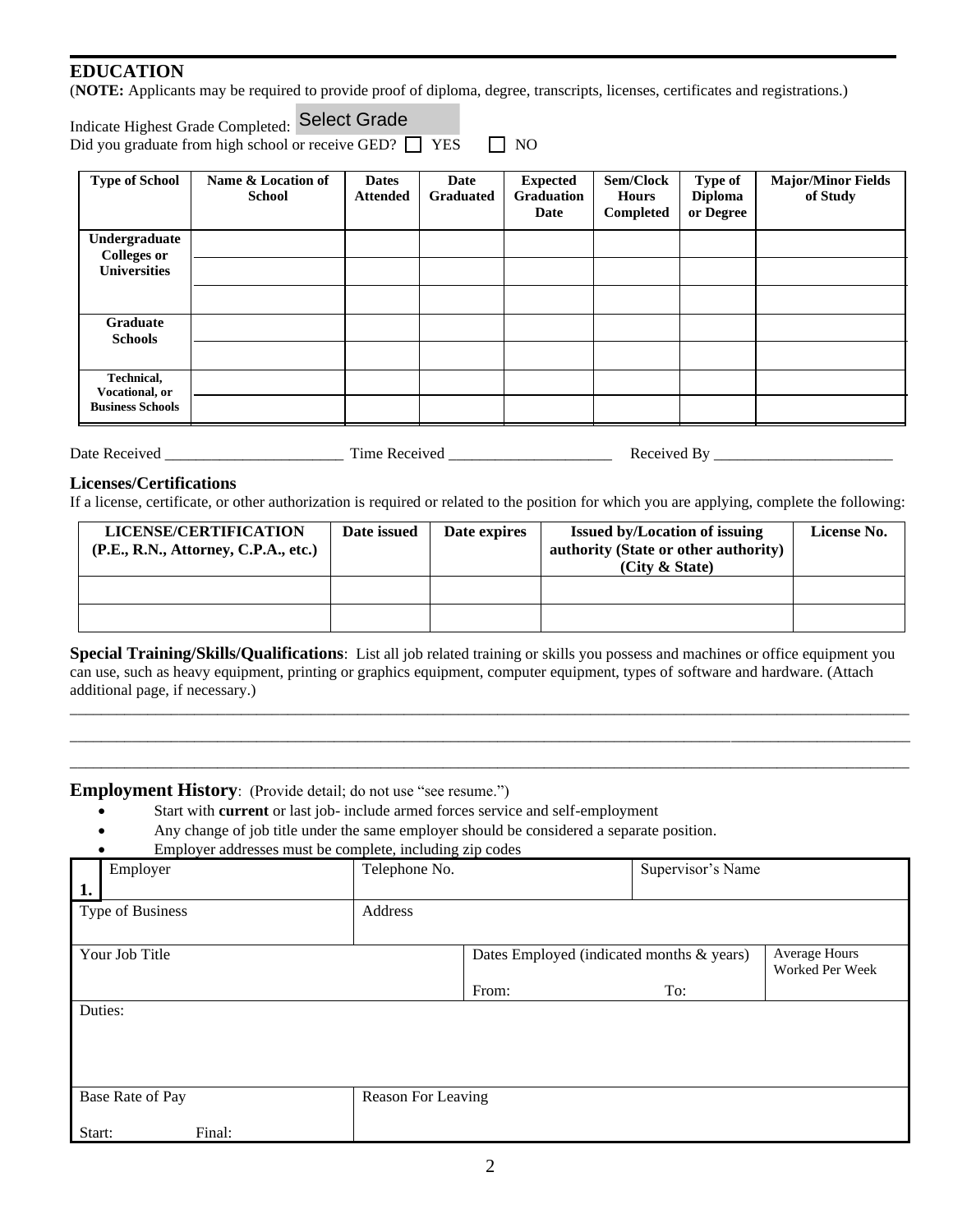|         | Employer         |        | Telephone No.      |                                           | Supervisor's Name |                                  |
|---------|------------------|--------|--------------------|-------------------------------------------|-------------------|----------------------------------|
| 2.      | Type of Business |        | Address            |                                           |                   |                                  |
|         | Your Job Title   |        |                    | Dates Employed (indicated months & years) |                   | Average Hours<br>Worked Per Week |
|         |                  |        |                    | From:                                     | To:               |                                  |
| Duties: |                  |        |                    |                                           |                   |                                  |
|         |                  |        |                    |                                           |                   |                                  |
|         |                  |        |                    |                                           |                   |                                  |
|         |                  |        |                    |                                           |                   |                                  |
|         | Base Rate of Pay |        | Reason For Leaving |                                           |                   |                                  |
| Start:  |                  | Final: |                    |                                           |                   |                                  |

| 3.     | Employer         | Telephone No.      |                                           | Supervisor's Name |                                         |
|--------|------------------|--------------------|-------------------------------------------|-------------------|-----------------------------------------|
|        | Type of Business | Address            |                                           |                   |                                         |
|        | Your Job Title   |                    | Dates Employed (indicated months & years) |                   | <b>Average Hours</b><br>Worked Per Week |
|        |                  |                    | From:                                     | To:               |                                         |
|        | Duties:          |                    |                                           |                   |                                         |
|        | Base Rate of Pay | Reason For Leaving |                                           |                   |                                         |
| Start: | Final:           |                    |                                           |                   |                                         |

| 4.     | Employer         | Telephone No.      |                                           | Supervisor's Name |                                         |
|--------|------------------|--------------------|-------------------------------------------|-------------------|-----------------------------------------|
|        | Type of Business | Address            |                                           |                   |                                         |
|        | Your Job Title   |                    | Dates Employed (indicated months & years) |                   | <b>Average Hours</b><br>Worked Per Week |
|        |                  |                    | From:                                     | To:               |                                         |
|        | Duties:          |                    |                                           |                   |                                         |
|        | Base Rate of Pay | Reason For Leaving |                                           |                   |                                         |
| Start: | Final:           |                    |                                           |                   |                                         |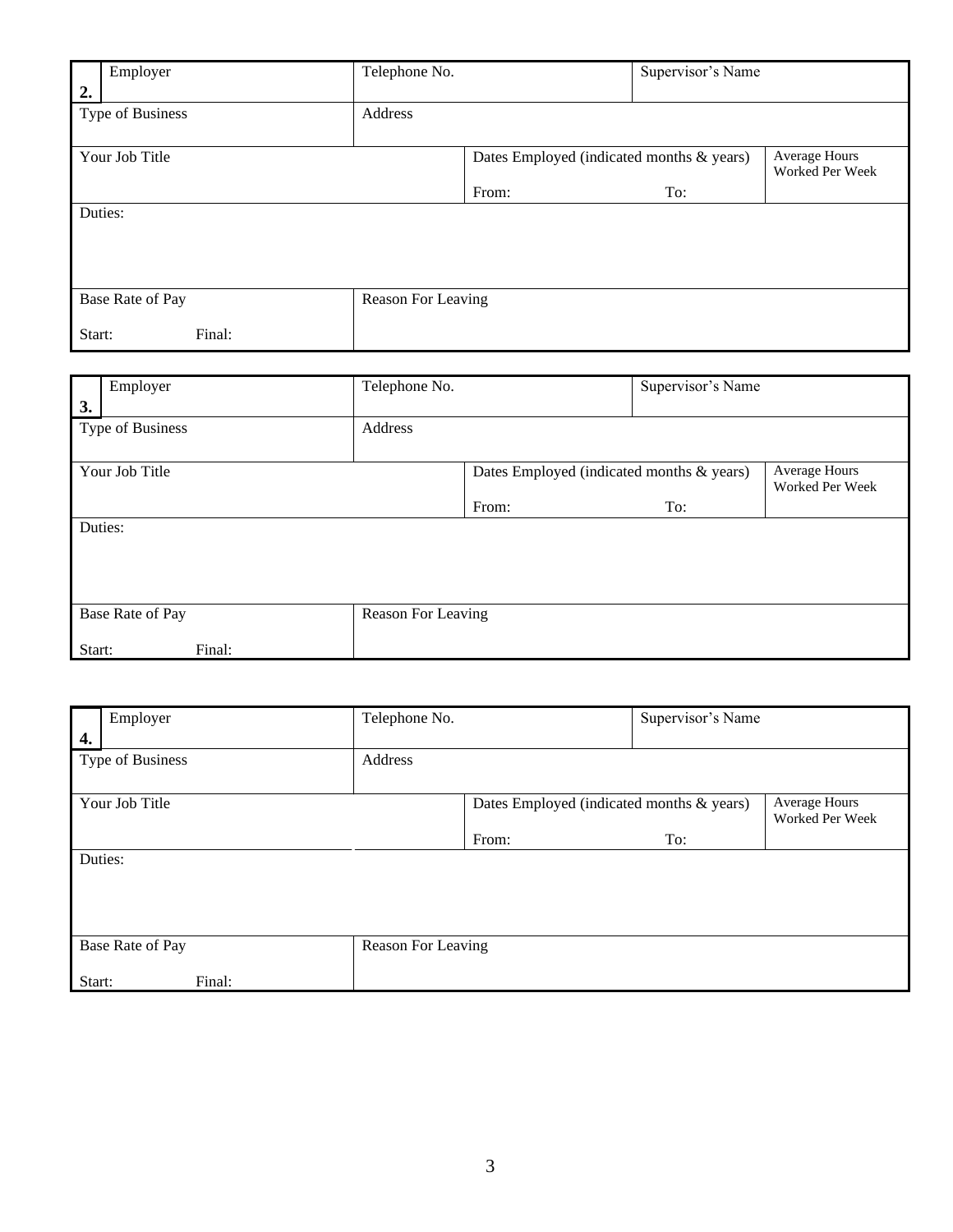### **PRE-EMPLOYMENT CERTIFICATION**

#### PLEASE READ THE FOLLOWING STATEMENTS CAREFULLY AND INDICATED YOUR UNDERSTANDING AND ACCEPTANCE BY SIGNING IN THE SPACE PROVIDED

- 1. I authorize investigation of all statements contained in this application. I understand that falsification, misrepresentation, or omission of facts called for will result in immediate termination from employment or removal of my application from consideration. I authorize the Parish to secure information about my experience with former employers, education institutions and agencies, and for those parties to provide information concerning my experience, releasing all parties from any liability arising there from.
- 2. If employed by the Parish I will abide by Parish policies and rules. I understand that I will be required to possess a current and valid driver's license if my position requires me to drive in the course of my work.
- 3. If I am offered employment, I understand and agree that I may be required to undergo a medical examination at the Parish's expense and that my offer of employment may be conditioned by that examination. I agree to authorize release of all results or information obtained from such medical examinations to an appropriate Parish representative.
- 4. If I am offered employment, I give my authorization for the release of my adult criminal history record.
- 5. If I am offered employment, I give my authorization for pre-employment certification to submit to drug and/ or alcohol testing.
- 6. I understand and agree that unlawful harassment, whether on the basis of race, color, religion, national origin, sex, age, etc., or any other legally protected characteristic will not be tolerated.

**My signature below certifies that I have read and understand the foregoing and to the best of my knowledge and belief, the information on this form is true and correct. My signature below also certifies that I agree to be bound by the term conditions stated in this application. This application contains all the understandings and agreements between me and the Parish concerning the nature of my employment and supersedes all prior and/or contemporaneous practices, oral or written agreements, understandings, statements, representations and promises, express or implied, between me and the Parish. I understand and agree that, except as noted above, no person who is either an agent or employee of the Parish may modify, delete, vary or contradict, whether orally or in writing, the terms and conditions of employment set forth herein.**

| THIS APPLICATION MUST BE SIGNED | Sion<br><b>Here</b> |                            |      |
|---------------------------------|---------------------|----------------------------|------|
|                                 |                     | Annlicant'<br>´s Sionafure | Date |